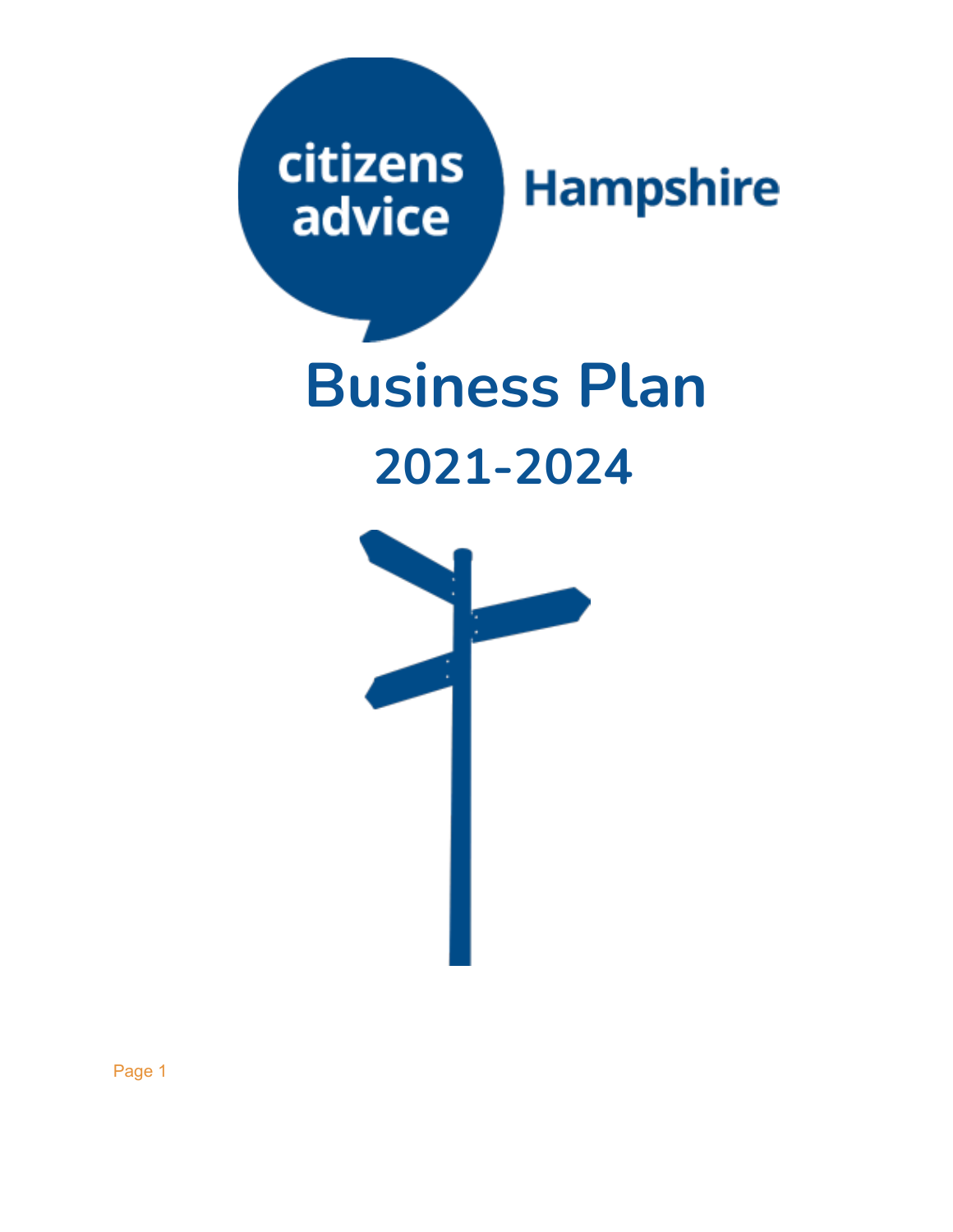### **Executive summary**

Citizens Advice Hampshire, established in 2008 is a consortium of the 15 Local Citizens Advice in Hampshire, Portsmouth, Southampton and the Isle of Wight. We enable collaboration between our Local Citizens Advice and other charities, provide a single point of contact for funders, partners and policy makers, and support our local offices by facilitating knowledge, skills sharing and training, and through campaigning for better services and policies.

Each Local Citizens Advice strives to improve the quality of the advice and information it provides and constantly looks for innovative ways to reach its clients. They are committed to serving the local community and standing up for the rights of individuals. Our purpose is to collectively deliver quality services, with shared goals and priorities to help meet client needs by…

#### **Securing funding**

Obtaining funding that will benefit Hampshire/IOW residents, which local offices would not be able to access alone.

#### **Making connections**

Foster & Build relationships that complement the work of Local Citizens Advice in Hampshire (e.g. Citizens Advice, Hampshire County Council, Energy companies, DWP, Large charities)

#### **Supporting Local Citizens Advice**

To deliver services such as training, volunteer support, strategy days and consultation with Citizens Advice.

#### **Lead projects delivered across Local Citizens**

**Advice** Such as Macmillan, Healthwatch Hampshire, Reaching People Together. Kickstart and Home and Well.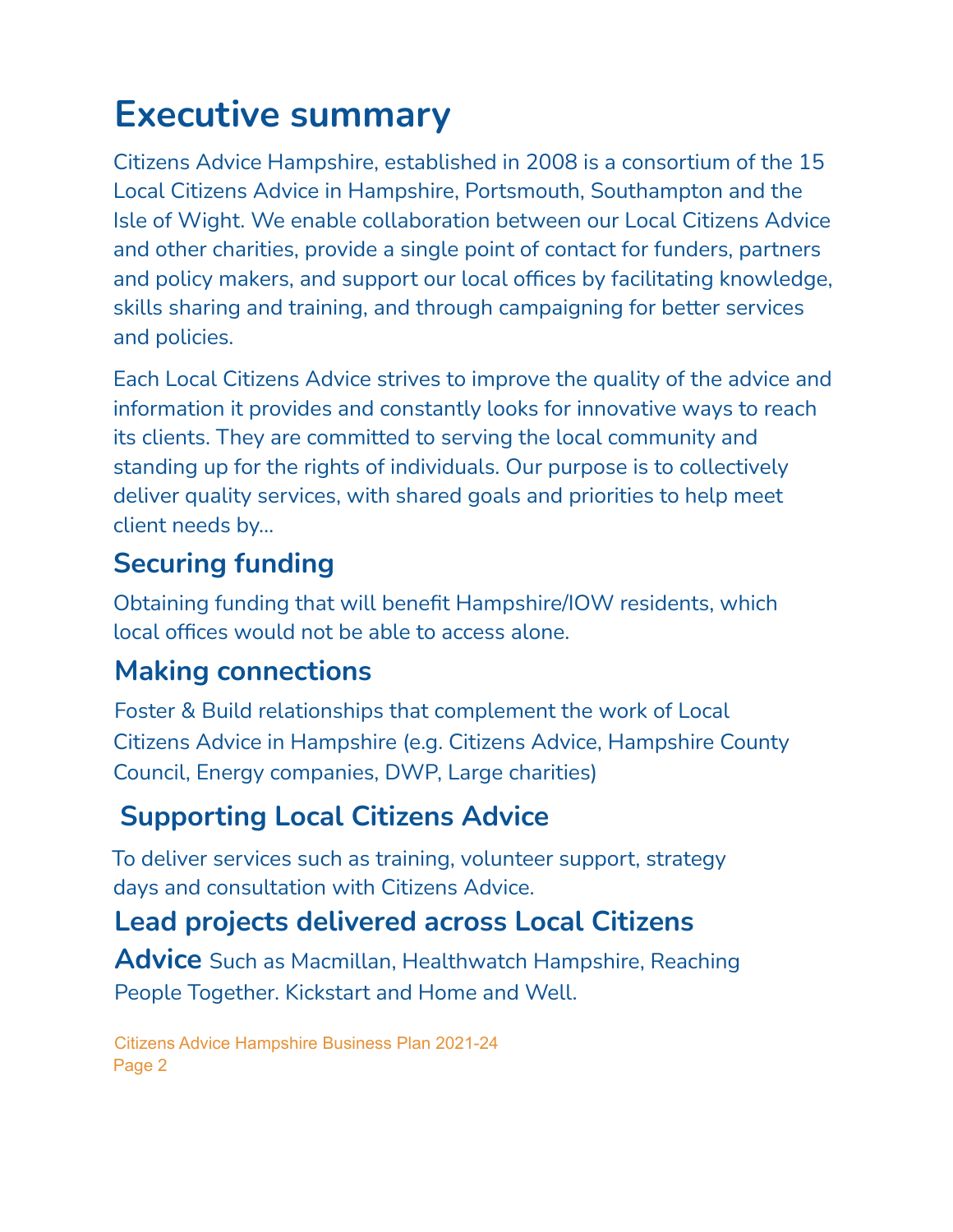The challenges Local Citizens Advice face are ever increasing. Traditional funding streams are changing under the austerity agenda which, in turn, has impacted on where and how we deliver services. We rely heavily on volunteers to support our front-line delivery. Volunteering is changing; no longer can we solely rely on mature professionals. We must attract the younger generation with skills development and career opportunities. This will help us meet the needs of our clients and better reflect the demographics of the communities we serve.

The work of Citizens Advice Hampshire has also become more varied and important as new joined-up solutions to the challenges faced by our residents are needed. We talk to existing and potential funders, explore new areas of delivery and build on existing good practice whilst campaigning for the vulnerable in our communities.

Delivery of this plan will be the responsibility of the Chief Executive. Operationally, a Service Manager delivers the Macmillan and Healthwatch Hampshire Services whilst the Chief Executive monitors other projects such as the Reaching People Together, Kickstart and Home and Well. These roles are all supported by a team of skilled trustees and four staff.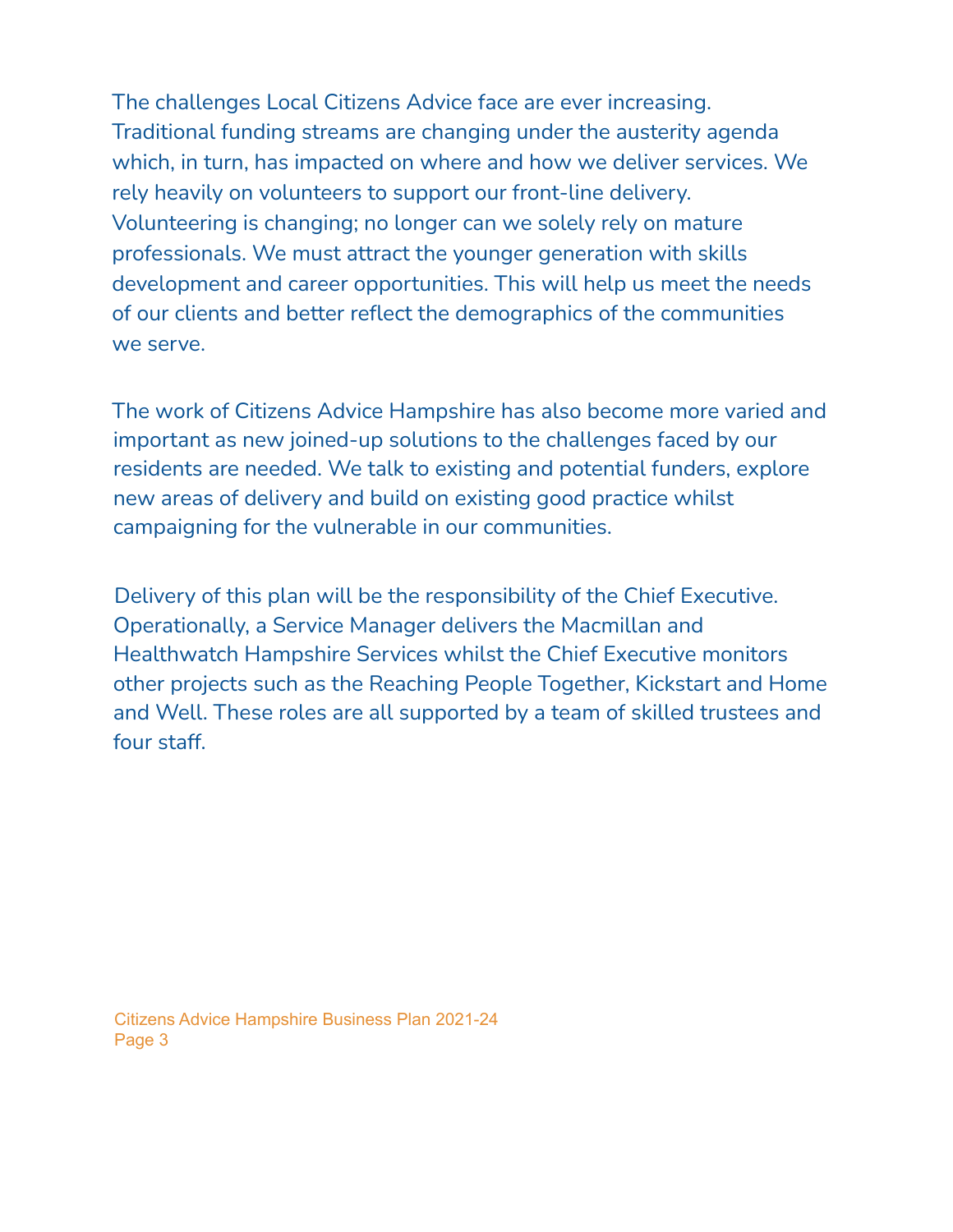### **Our plan for 2021-22 Business Plan Priority**

## **Securing funding**

We will work to identify new business opportunities countywide that will enable Local Citizens Advice to benefit from additional financial resources. To do this we are relaunching a countywide funding group chaired by a Citizens Advice Hampshire Trustee, plus Local Citizens Advice Chief Officers and trustees. Specifically we aim to:

- Secure new larger funding streams
- Continue to seek larger charities and businesses pan-Hampshire and national charities to collaborate with.
- Continue to work with Citizens Advice to not only raise the profile of our consortium but seek new funding streams.
- We see health and the challenges the community faces as being a vital part of our service development. We will invest in research to provide empirical data to support this development. Over the year we will gather evidence from our work on Home and Well in hospitals.

## **Business Plan Priority**

## **Making connections**

- Continue to develop our relationship with key businesses including SSEN, Southern Water, Portsmouth Water, SGN, South East Water.
- Support the LCAs with recruitment of volunteers and new staff through government supported programmes e.g. Kickstart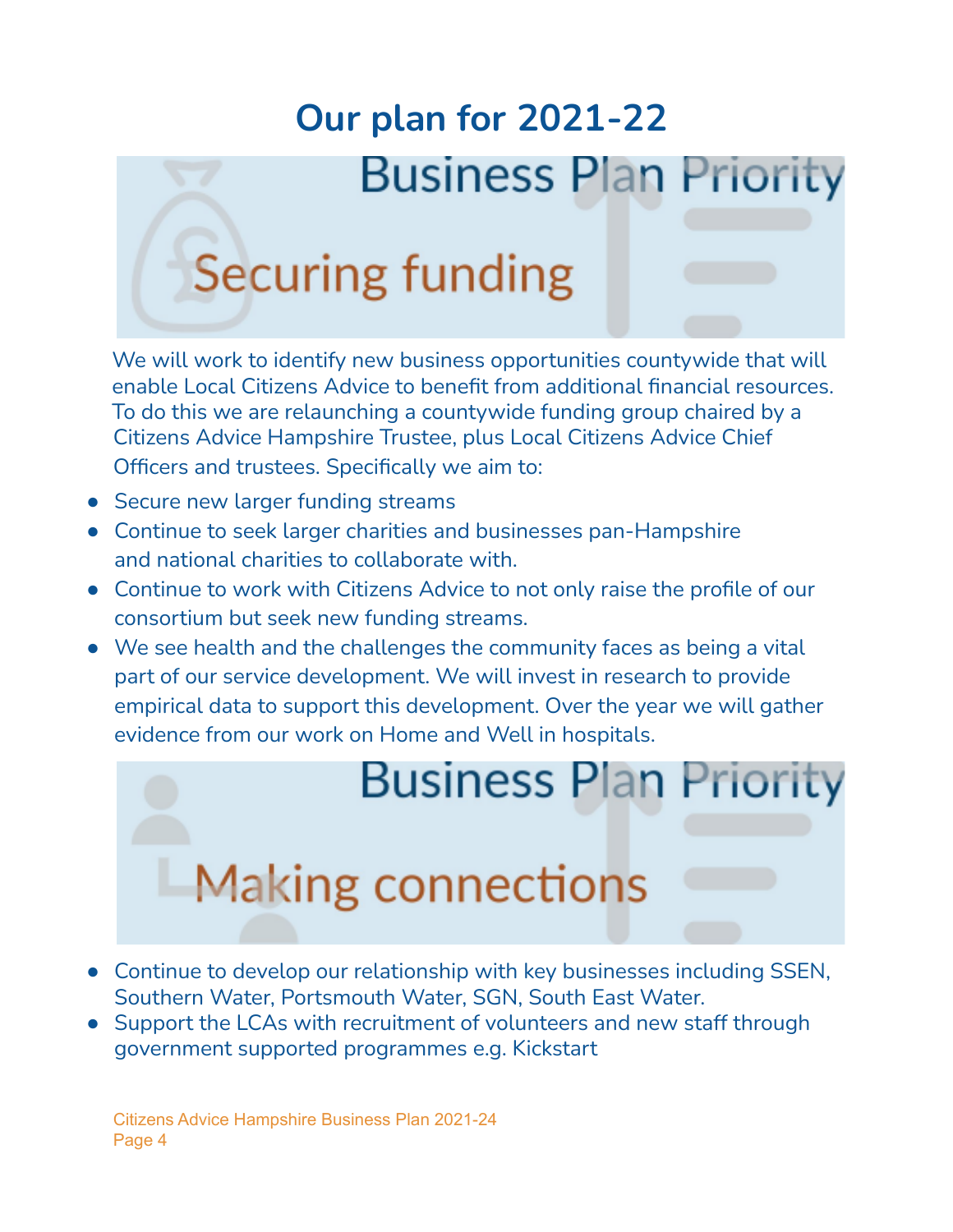● Identify further key stakeholders in the health sector as the NHS moves towards **Integrated Care Systems.** It will be essential to work with the Hampshire and IOW CCG partnership to achieve this. Our relationship with the NHS is even more vital given the COVID-19 virus and long term impact for everyone.

## **Business Plan Priority Supporting Local Citizens Advice**

We will offer support for Hampshire Local Citizens Advice by:

- Secure funding to support Local Citizens Advice.
- Provide and pay for training support for on-demand courses and bespoke training to meet local needs including those of our trustees.
- Facilitate and pay for quarterly update meetings for Citizens Advice Hampshire strategic managers, service managers, employment leads and R&C leads.
- Providing a point of contact for not only Citizens Advice in Hampshire but the wider geographic area.
- Look at opportunities for collective workforce development; for both paid staff and volunteers. This would include sharing best practice, reducing costs and inefficiencies.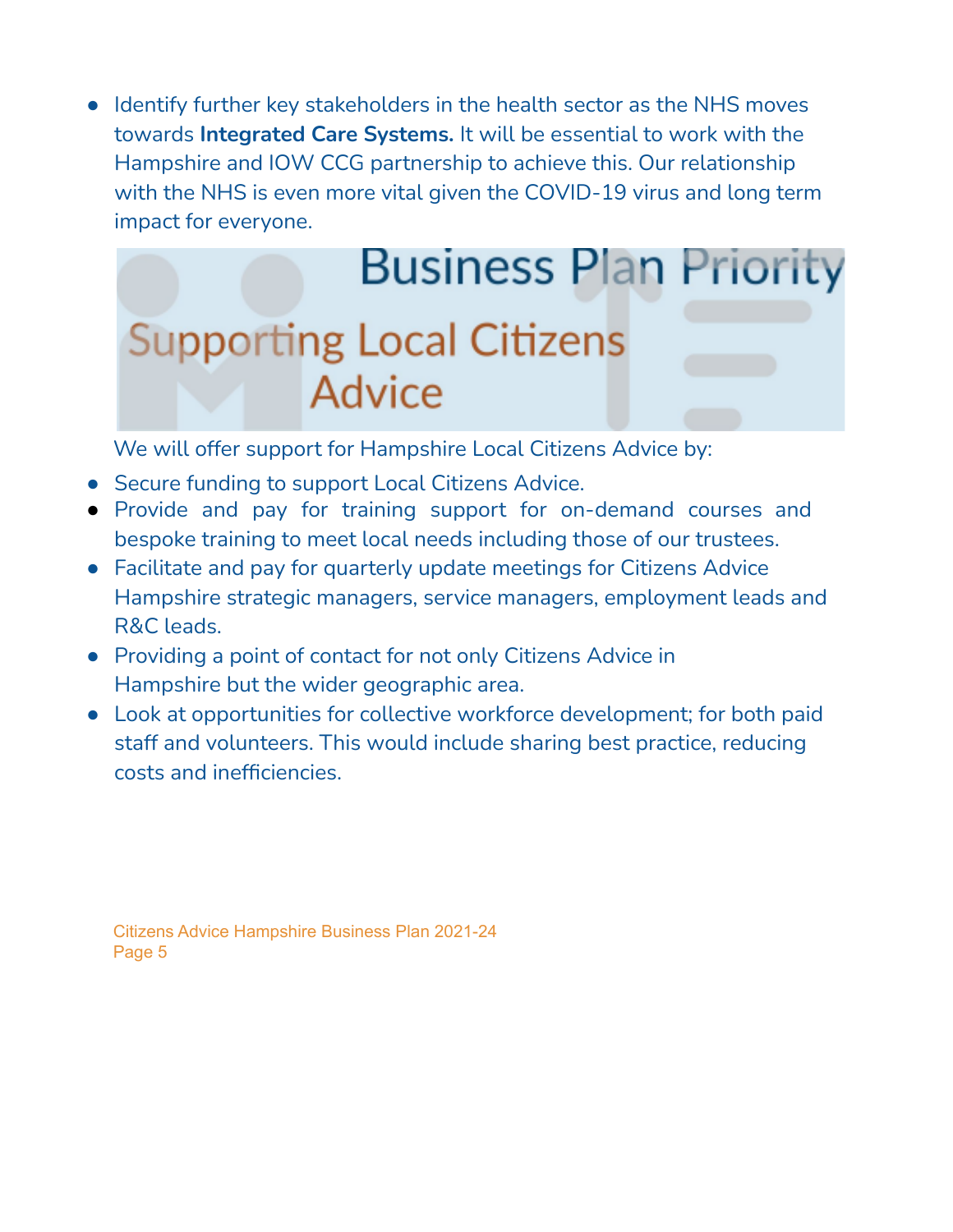## **Business Plan Priority**

### Lead projects delivered across Local Citizens Advice

- Hampshire Macmillan Citizens Advice Service.
- Healthwatch Hampshire.
- Home and Well project working with NHS hospitals in helping patients with fuel poverty and other advice issues to prevent readmission to hospital. Due to the COVID situation delivery has been re-designed for remote access until it is safe to resume face to face contact within hospitals.
- Support the delivery of a new 'proof of concept' pilot working within a secure mental health unit (HCC, Home Group and Melbury Lodge).
- Work with the DWP and administratively support LCAs to provide Kickstart placements for young people.
- Reaching People Together programme working with HCC, CAWD and other LCAs to deliver Advice First Aid and the Refernet referral tool to strategic and local partner organisations to tackle the underlying causes of health inequalities, impacted by COVID, to improve the lives of vulnerable people.
- Continue our work with Hampshire County Council and LCAs to deliver COVID related funding.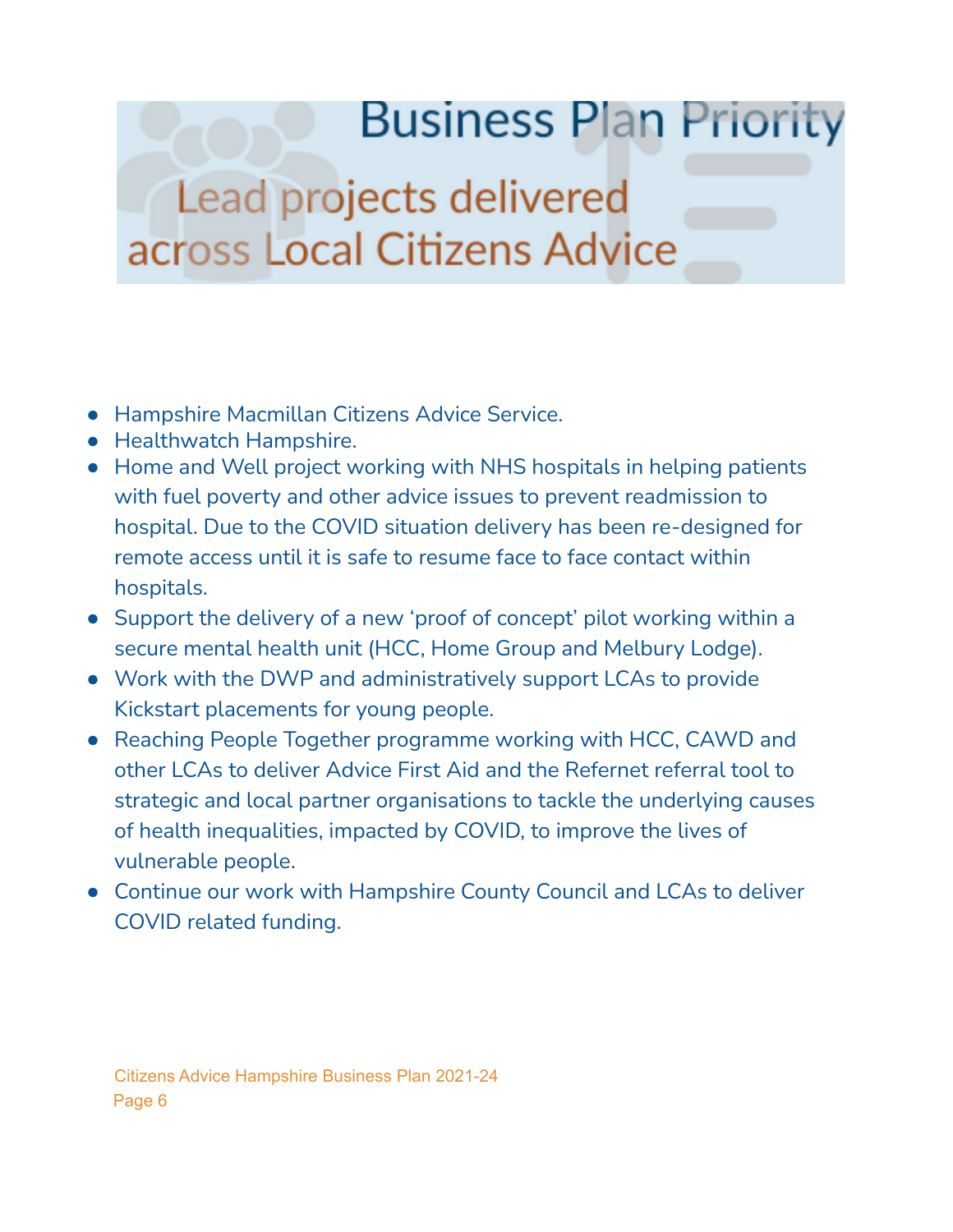#### **Priorities for 2021-22**

The following five areas of activity are key deliverables for the next year to help prove our value to partners

- Recruit and develop the roles of Business Support Manager, Refernet Coordinator and Project Coordinator to deliver lead projects across Hampshire
- Initiate and develop the Reaching People Together partnership project with funding from HCC
- Work in partnership with HCC to support local communities with the impact of the COVID pandemic
- Develop phase 2 of the Home and Well project
- Set up a strategy group to identify future activities to sustain Citizens Advice services across Hampshire.

#### **Financial forecast**

Our income for the next financial year will exceed £600,000 that will include funding for Macmillan, Healthwatch, Home and Well, Reaching People Together and from grants such as Hampshire County Council. Funding for all ongoing costs directly incurred for Citizens Advice Hampshire is secured. We expect to provide funding in the region of £500,000 to our member local Citizens Advice. This will be reviewed throughout the year with any changes or additional sources of funding.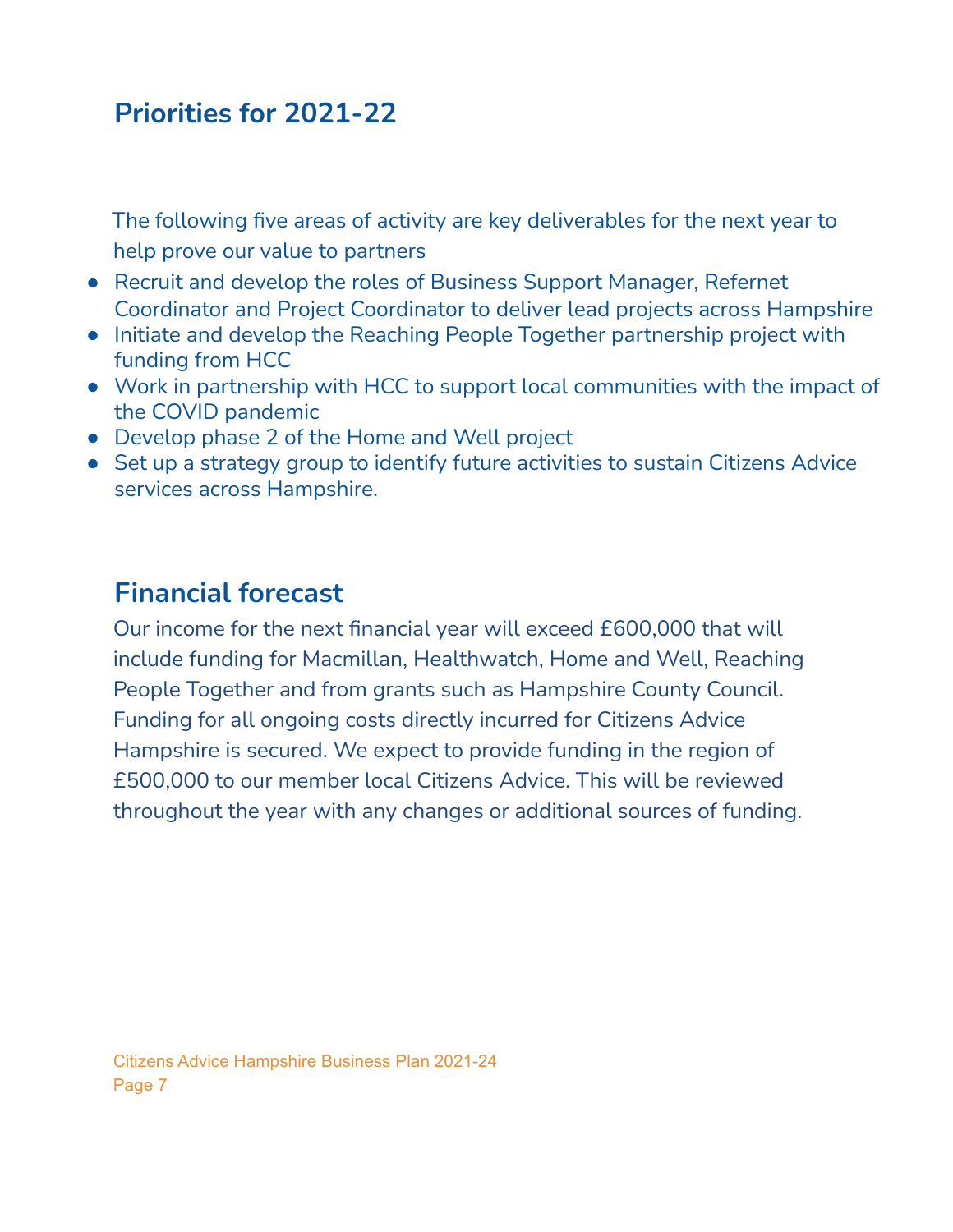### **Looking forward: Our plan for 2022-24**

Citizens Advice continues to develop the service and this presents an opportunity for Citizens Advice Hampshire to become an integral part of the national structure and provide support to Local Citizens Advice. We rely on project funding to survive and our intention is to maintain and improve all our lead project services.

Working as a consortium offers opportunities to respond to regional services. We will work with Local Citizens Advice and Citizens Advice to identify and realise these opportunities.

We will build on the current projects we are engaged in to offer extended services to help with the growing needs of health social care. Our relationship with Hampshire County Council is strong and continues to develop so we are able to advise and consult on behalf of the advice sector whilst helping to develop shared services.

#### **Citizens Advice Hampshire legal status**

The charity was incorporated on 23 November 2008 as a company limited by guarantee and is a charity registered under the Charities Act 1993. The company's articles of association require that the charity be managed by a Board of Trustees who are directors of the company within the meaning of the Companies Act 2006. Citizens Advice Hampshire is a Registered Company limited by Guarantee No. 6435678 and Registered Charity No. 1122695.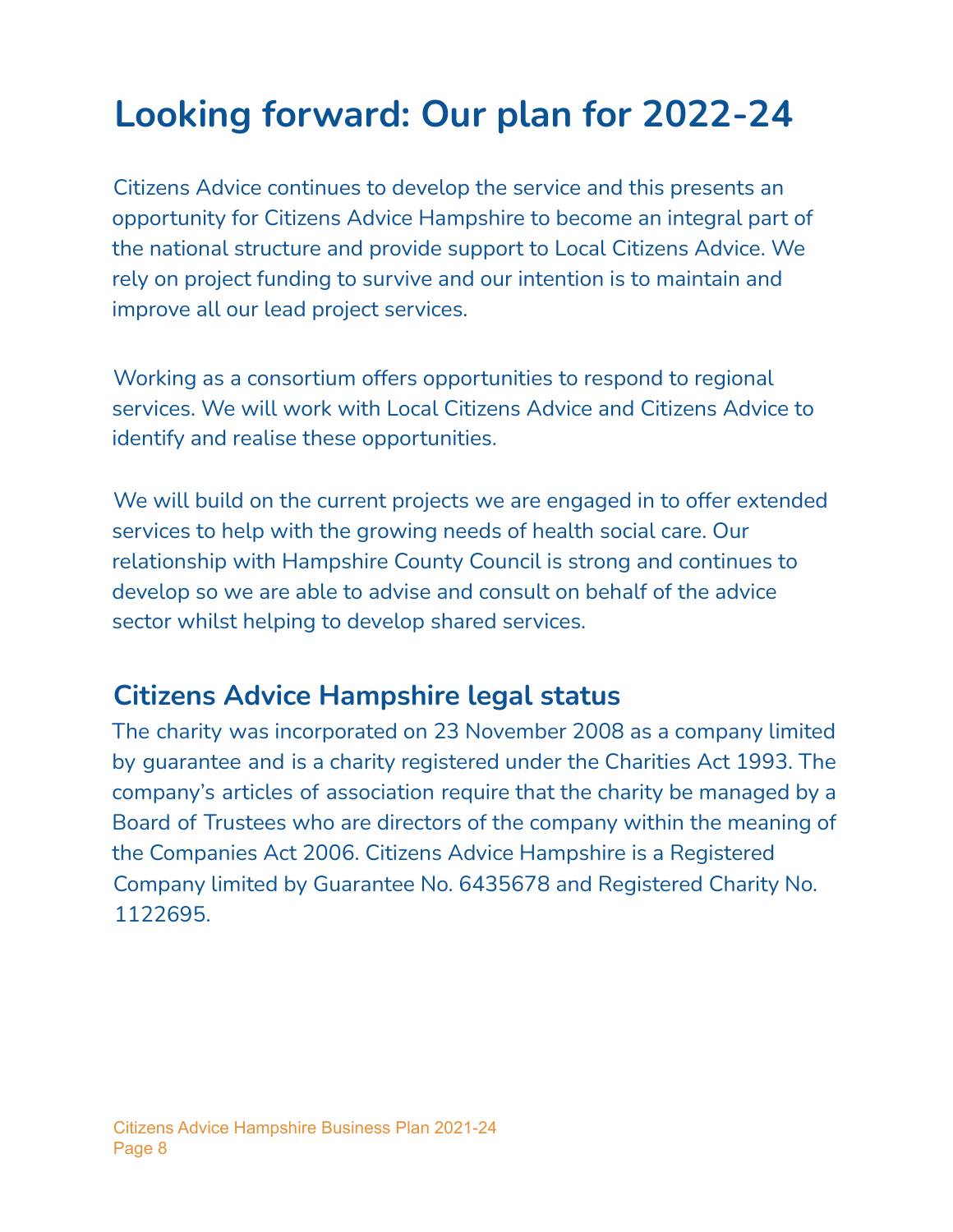### **2021-2022 action plan**

| <b>Secure funding</b>                                                     |                                                                                                          |                  |            |
|---------------------------------------------------------------------------|----------------------------------------------------------------------------------------------------------|------------------|------------|
| <b>Action</b>                                                             | <b>Detail</b>                                                                                            | <b>Timescale</b> | Owner      |
| Secure new funding<br>in excess of<br>£100,000                            | Identify where there<br>is unmet demand<br>and<br>develop solutions                                      | Ongoing          | <b>CEO</b> |
| <b>Extend existing lead</b><br>projects by securing<br>additional funding | Macmillan, Reaching<br>People Together and<br>Home and Well<br>require additional<br>funding to continue | Ongoing          | <b>CEO</b> |

| <b>Make connections</b>                                                                                  |                                                                                                                                                                                 |                     |            |
|----------------------------------------------------------------------------------------------------------|---------------------------------------------------------------------------------------------------------------------------------------------------------------------------------|---------------------|------------|
| <b>Action</b>                                                                                            | <b>Detail</b>                                                                                                                                                                   | Timescale           | Owner      |
| <b>Identify key</b><br>stakeholders in<br>the health sector                                              | Identify our role in<br>developing solutions<br>to the rising<br>challenges the<br>NHS/ICS face. We will<br>use the Home and<br>Well<br>project to develop<br>new partnerships. | Quarterly<br>update | <b>CEO</b> |
| <b>Identify key</b><br>personnel within<br><b>Citizens Advice to</b><br>help diversify income<br>streams | Make connections with<br>Corporate<br>Partnerships team and<br>Legacy team                                                                                                      | Quarterly<br>update | <b>CEO</b> |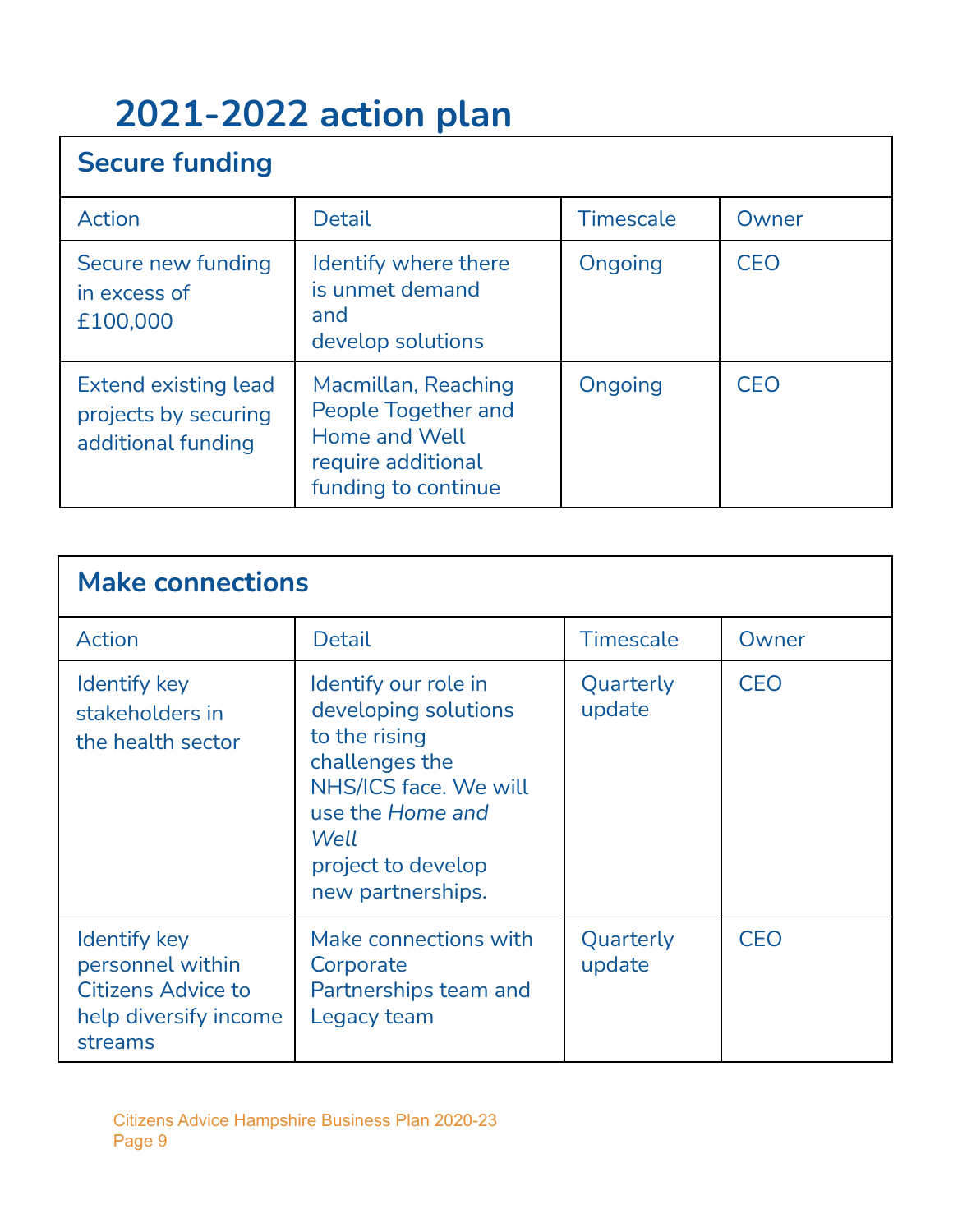| <b>Support Local Citizen Advice</b>                         |                                                                                                                                                                                                         |                  |                                                            |
|-------------------------------------------------------------|---------------------------------------------------------------------------------------------------------------------------------------------------------------------------------------------------------|------------------|------------------------------------------------------------|
| <b>Action</b>                                               | <b>Detail</b>                                                                                                                                                                                           | <b>Timescale</b> | Owner                                                      |
| <b>Training</b>                                             | Facilitate in house<br>supported training for<br>member offices using an<br>online bespoke model                                                                                                        | Ongoing          | <b>CEO/Business</b><br>Support<br>Manager/<br><b>Admin</b> |
| Service development                                         | Provide<br>meetings/events to<br>help develop our<br>service provision.<br><b>Including Strategic</b><br><b>Managers, Service</b><br><b>Managers and Research</b><br>& Campaigns Forums<br>each quarter | As required      | <b>CEO/Admin</b>                                           |
| Single point of<br>contact (SPOC) for<br>strategic partners | Continue to be a<br><b>SPOC</b> for not for<br>profit, public and<br>private sector<br>organisations                                                                                                    | Ongoing          | <b>CEO</b>                                                 |

| <b>Lead Project Delivery</b>                                                     |                                                                   |                     |                               |
|----------------------------------------------------------------------------------|-------------------------------------------------------------------|---------------------|-------------------------------|
| Action                                                                           | <b>Detail</b>                                                     | <b>Timescale</b>    | Owner                         |
| <b>Healthwatch</b><br><b>Hampshire</b><br>Information and<br>signposting service | Continue to provide<br>information and advice<br>for Healthwatch. | Quarterly<br>update | <b>CEO/Service</b><br>Manager |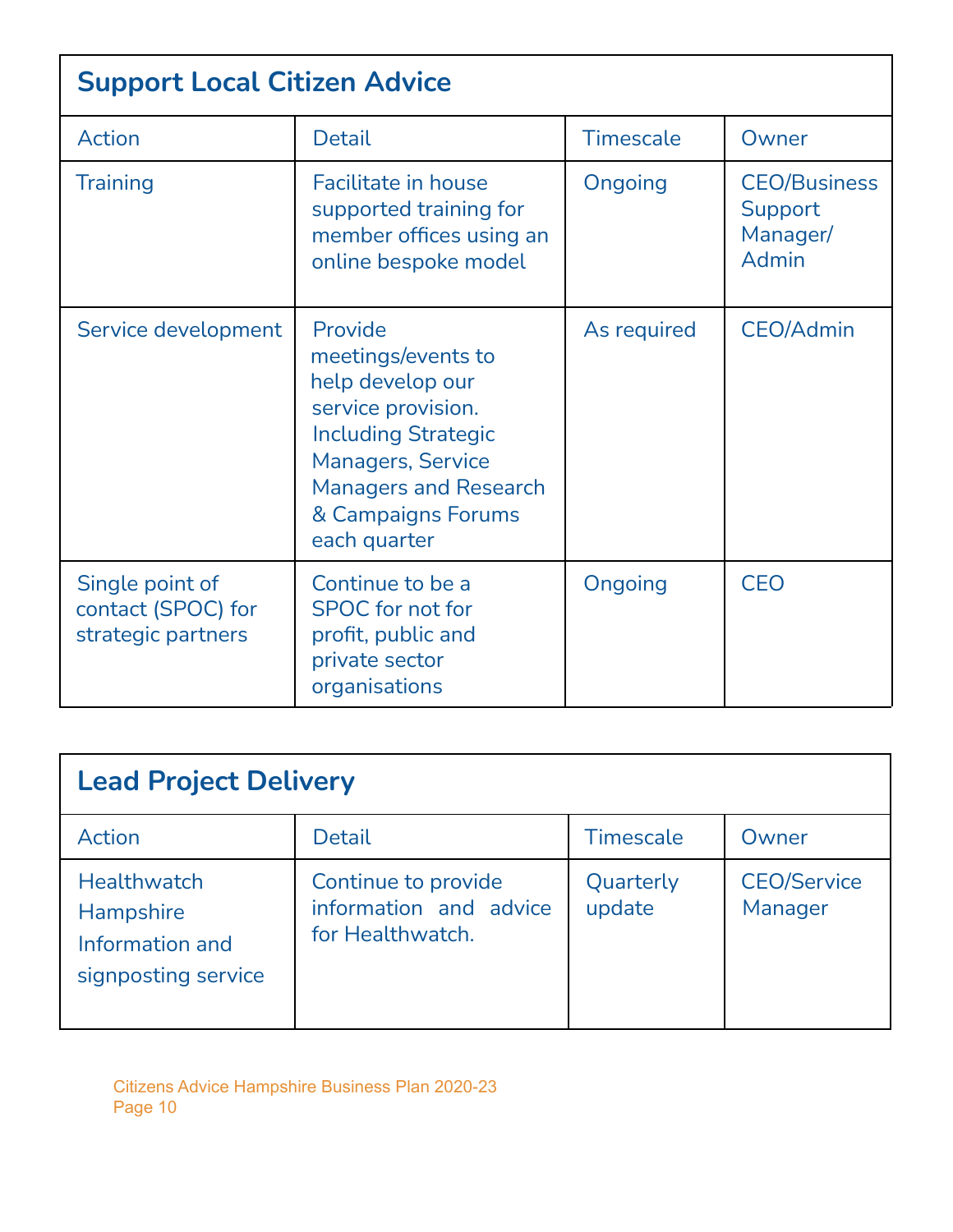| <b>Hampshire</b><br><b>Macmillan Citizens</b><br><b>Advice</b><br>Service (HMCAS) | Continue to provide<br>information and advice<br>for cancer clients.<br>Renew the delivery<br>contract.                                                                      | Quarterly<br>Update<br>December        | <b>CEO/Service</b><br>Manager<br><b>CEO/Service</b><br>Mgr |
|-----------------------------------------------------------------------------------|------------------------------------------------------------------------------------------------------------------------------------------------------------------------------|----------------------------------------|------------------------------------------------------------|
| Home and Well                                                                     | Continue to develop a<br>health based project in<br>partnership with Utility<br><b>Companies and the</b><br>NHS to help<br>vulnerable clients                                | Quarterly<br>update                    | <b>CEO/Business</b><br>Support<br>Manager                  |
| <b>Reaching People</b><br>Together (RPT)                                          | Work in partnership<br>with CAWD/CA<br><b>Rushmoor and other</b><br><b>LCAs to establish RPT</b><br>and deliver Advice<br><b>First Aid and the</b><br>Refernet referral tool | Quarterly<br>update to<br><b>Board</b> | <b>CEO/Business</b><br>Support<br>Manager                  |
| <b>Kickstart</b>                                                                  | Administratively<br>support LCAs to<br>provide Kickstart<br>placements for<br>young people.                                                                                  | Quarterly<br>update                    | <b>CEO/Business</b><br>Support<br>Manager                  |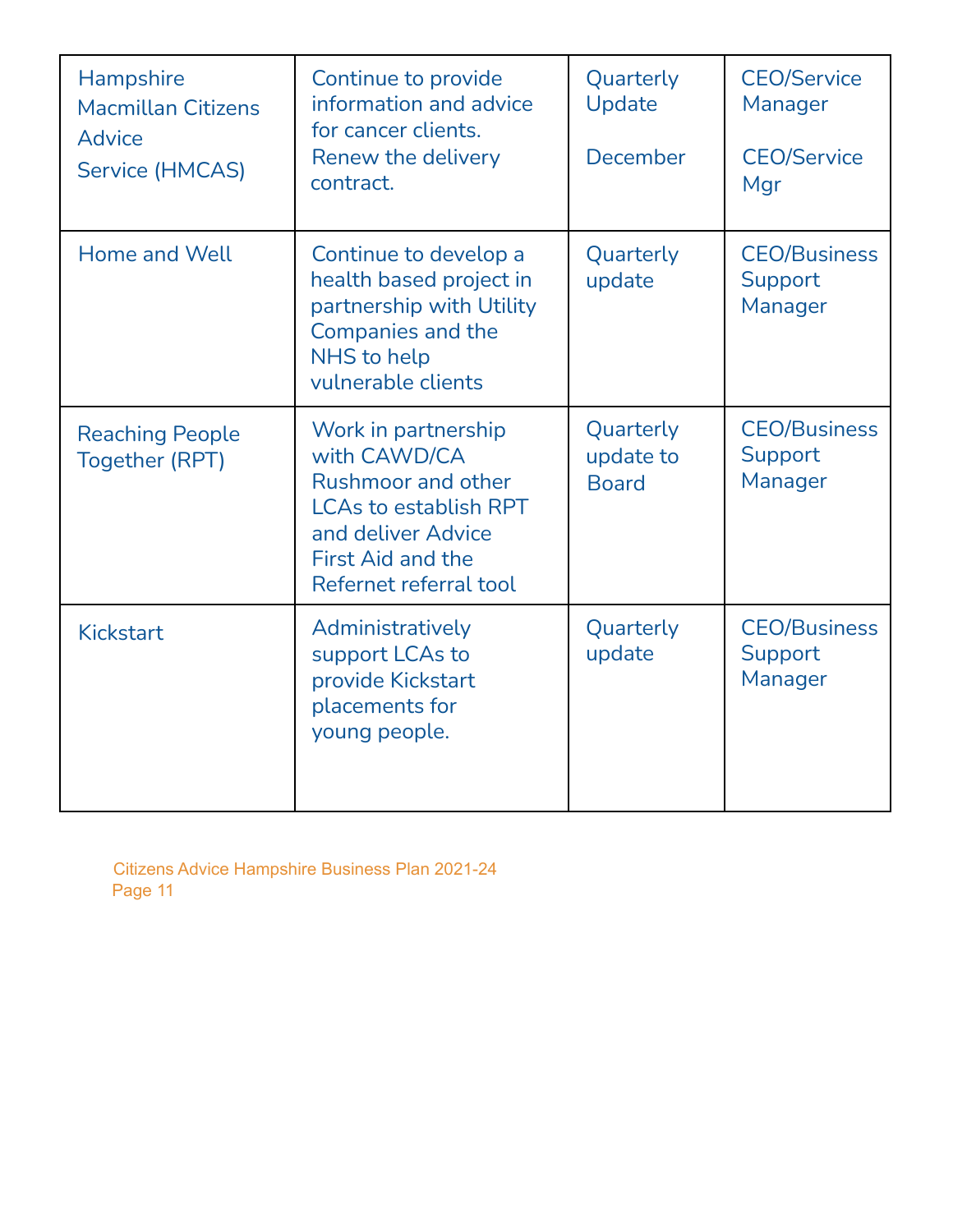#### **Our team**

**Jo Hillier Chief Executive 07508 142601 jhillier@citahants.org Sue Alford Service Manager 07875 536428 salford@citahants.org Janet Duggan Business Support Manager 07599 101007 jduggan@citahants.org Elaine Allum Refernet Coordinator 07849 300685 eallum@citahants.org Megan Burns Project Coordinator 07599 102246 mburns@citahants.org Lin Dudman Business Support Administrator 07572 133177 admin1@citahants.org Antoinette Ashworth Finance 07868 841250 finance@citahants.org**